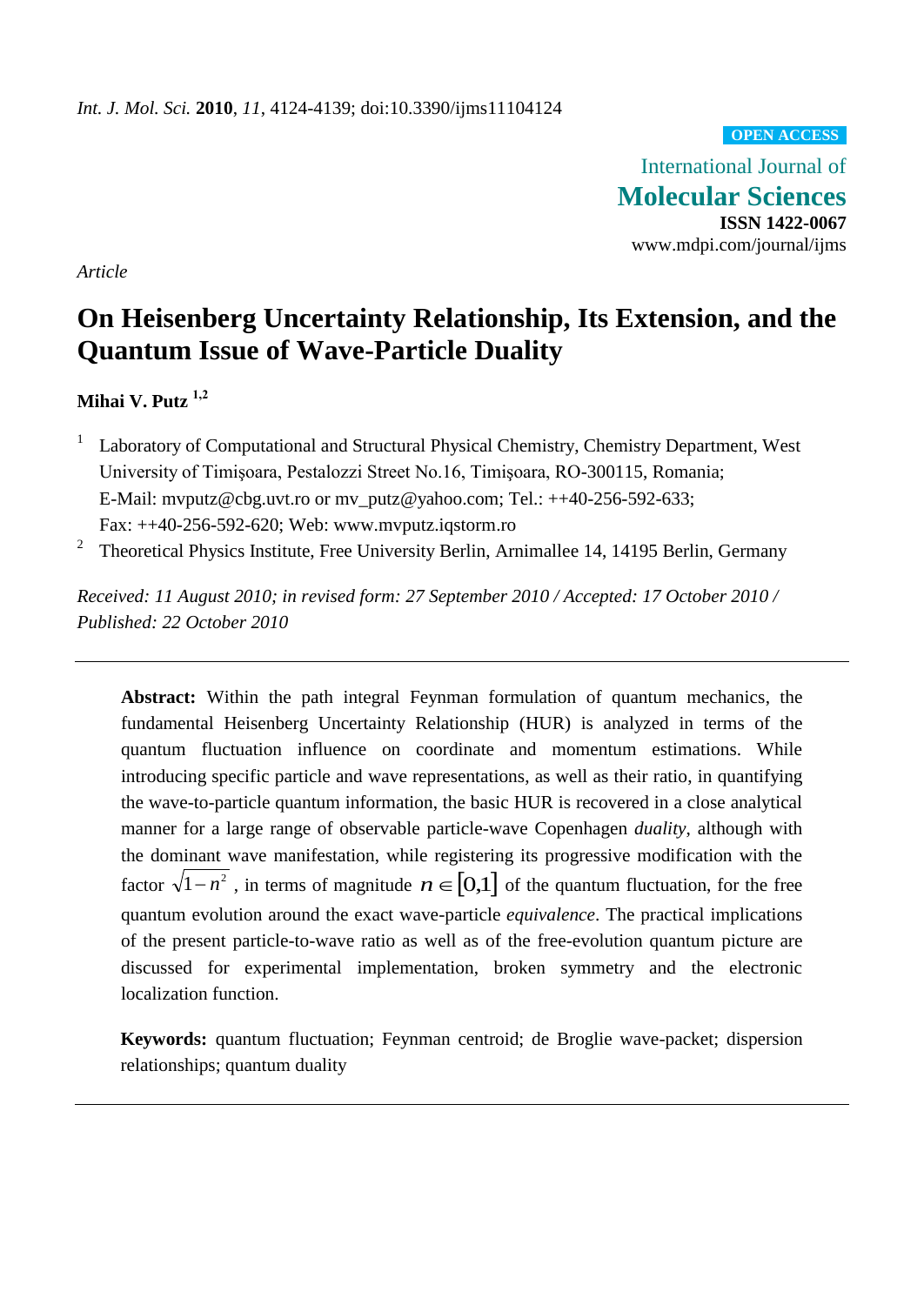#### **1. Introduction**

Since its inception, the Heisenberg Uncertainty Relationship (HUR) [1] has become one of the most fascinating and controversial issue of quantum mechanics. Under its customary presentation

$$
\Delta x \Delta p \ge \frac{\hbar}{2} \tag{1}
$$

as independently proved by Robertson and Schrodinger [2,3] working out the standard deviation of coordinate (*x*) and momentum (*p*)

$$
\Delta x = \sqrt{\langle x^2 \rangle - \langle x \rangle^2}, \ \Delta p = \sqrt{\langle p^2 \rangle - \langle p \rangle^2}
$$
 (2)

it was eventually criticized as being no more than the experimental realization of the operatorial (non)commutation relation  $[x, p] = i\hbar$  that implicitly contains the incompatibility between the coordinate and momentum spaces [4–6]. It was even claimed that HUR acts like a Copenhagen doctrine propagated in quantum mechanical texts without consistent proof [7], as far as failing to clearly include the quantum fluctuation information for the quantum objects in focus, especially relating with the wave-particle feature [8,9]. As such, no definitive argument was delivered so far in linking HUR with the wave-particle *duality in measurements* (*i.e.*, *when the quantum objects are complementarily manifested either as wave or particle*) nor with the wave-particle *equivalency in free evolution* (that is not necessarily related with free motion but with quantum existence independent of any experiment or observation). Nevertheless, possible generalizations and reformulation of HUR were suggested during the last decade by the modern quantum mathematics  $[10-12]$ , optics  $[13]$ , information theory [14–16], still without establishing the HUR description in the absence of commutation rules [17,18] or versions of Schwarz inequality [19,20].

In this context, the actual quest is to present a clear yet effective discussion on how HUR becomes valid without involving any operatorial commutation constraints, through explicitly including the quantum fluctuation, while providing the complementary wave-particle analytical description in which the extended-HUR (E-HUR) is not only possible but necessary.

#### **2. HUR by Feynman Periodic Paths**

The background of the present approach is the Feynman path integral formulation of quantum mechanics [21]. This is most suitable for our purpose since by its fundament, the path integral approach is a *non-operatorial* formulation of quantum mechanics, *i.e*., operators are simply considered by their working definitions involved in global rather than in local quantum description.

Yet, for being adequate for the measurement conditions the periodic paths have to be considered, *i.e.*, when the final and initial space-points coincide, since only in such a case the particle travels in a very short time not far away from the initial position and then is back to the initial point; such a picture has the physical, measurable consequence that a particle is observed in the initial point, *i.e.*, it is found in a stationary state/orbit, while *the quantum fluctuations* are oscillating around the equilibrium (initial = final) space-point. Analytically, we will consider a quantum statistical periodic path construction  $x_a = x(0) = x(h\beta) = x_b$ , with  $\beta$  the inverse of the thermal energy  $k_B T$  ( $k_B$  the Boltzmann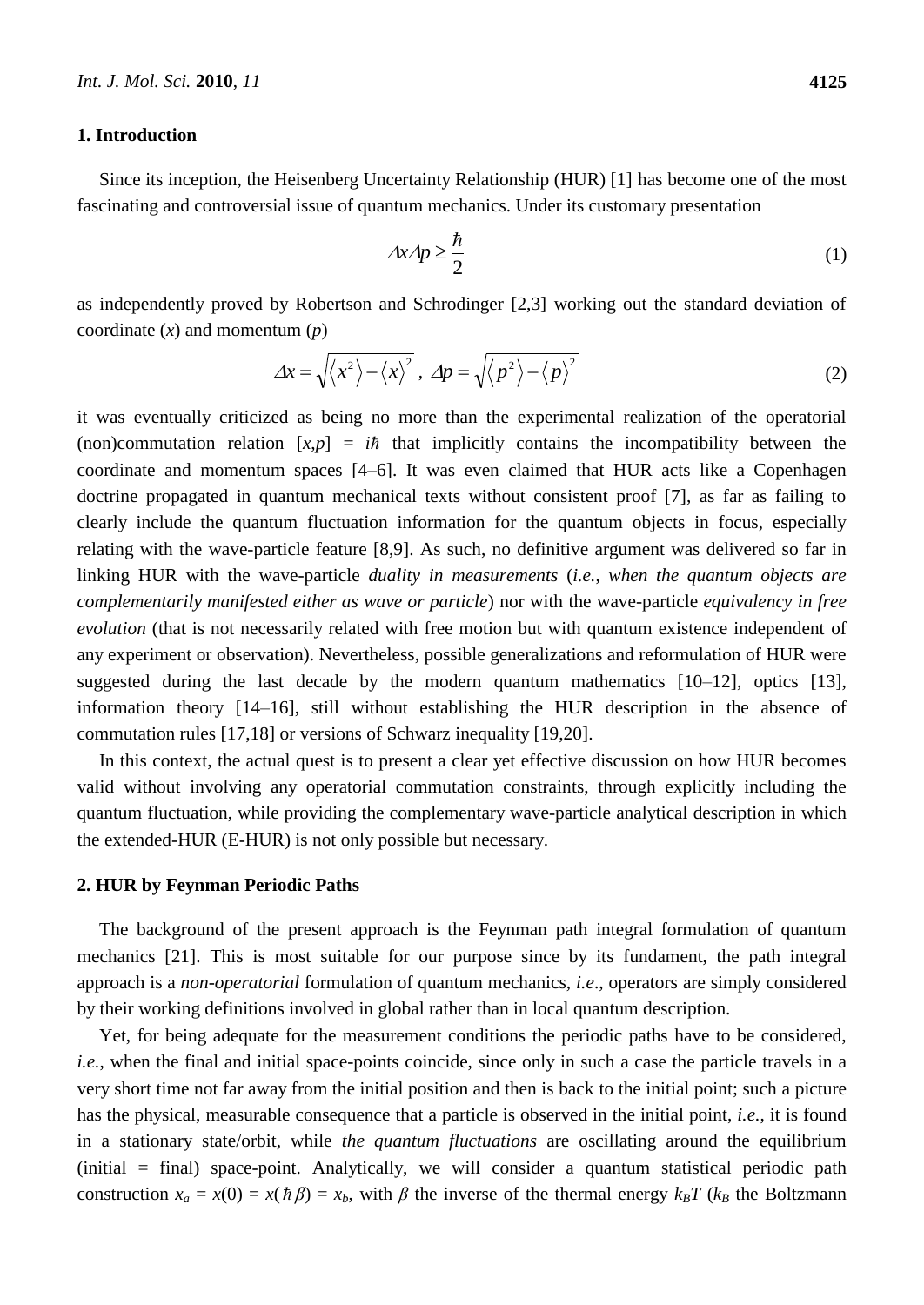constant) for a system in equilibrium at temperature *T* can be constructed by means of the Fourier series

$$
x(\tau) = \sum_{m=-\infty}^{+\infty} x_m \exp(i\omega_m \tau)
$$
 (3)

in terms of the so called Matsubara frequencies  $\omega_m = 2\pi m/\hbar\beta$ ,  $m \in \mathbb{Z}$ . Under the condition of real paths,  $x^*(\tau) = x(\tau)$ , along the resulted relationship between the coefficients of periodic paths,  $x_m^* = x_{-m} = x_m$ , the series (3) can be rearranged as the expression

$$
x(\tau) = x_0 + \sum_{m=1}^{+\infty} x_m \exp(i\omega_m \tau) + c.c.
$$
 (4)

with the  $0^{th}$  term  $x_0$  being known as the Feynman centroid,

$$
x_0 = \frac{1}{\hbar \beta} \int_0^{\hbar \beta} x(\tau) d\tau \tag{5a}
$$

It represents more than the "zero-oscillating" mode of motion but the thermally averaged path over entire quantum sample [22]:

$$
\frac{1}{h\beta} \int_{0}^{h\beta} x(\tau) d\tau = \frac{1}{h\beta} \int_{0}^{h\beta} \left[ x_{0} + \sum_{m=1}^{+\infty} x_{m} \exp(i\omega_{m}\tau) + c.c. \right] d\tau
$$
\n
$$
= x_{0} + \sum_{m=1}^{+\infty} x_{m} \frac{1}{h\beta} \int_{0}^{h\beta} \exp(i\omega_{m}\tau) d\tau + \sum_{m=1}^{+\infty} x_{-m} \frac{1}{h\beta} \int_{0}^{h\beta} \exp(-i\omega_{m}\tau) d\tau
$$
\n
$$
= x_{0} + \frac{1}{h\beta} \sum_{m=1}^{+\infty} x_{m} \int_{0}^{h\beta} \left[ \exp(i\omega_{m}\tau) + \exp(-i\omega_{m}\tau) \right] d\tau
$$
\n
$$
= x_{0} + \frac{2}{h\beta} \sum_{m=1}^{+\infty} x_{m} \int_{0}^{h\beta} \cos(\omega_{m}\tau) d\tau
$$
\n
$$
= x_{0} + \frac{2}{h\beta} \sum_{m=1}^{+\infty} \frac{x_{m}}{\omega_{m}} \sin(\omega_{m}h\beta)
$$
\n
$$
= x_{0} + \frac{2}{h\beta} \sum_{m=1}^{+\infty} \frac{x_{m}}{\omega_{m}} \sin(2\pi m)_{m\in\mathbb{Z}} \frac{1}{\omega_{m}}
$$
\n(5b)

Being, thus, appropriately interpreted as the average of the observed coordinate at given equilibrium temperature *T*. Remarkably, this way of defining the classical (or observed)  $x_0$  coordinate in terms of averaging of quantum periodic paths (orbits) for a given thermal energy *kBT*, stays as an elegant way of relating the classical with quantum nature of an observable (or experiment) without involving the fashioned Fisher information with the rate of entropy increase under Gaussian diffusion condition as a measure of measurement robustness [14].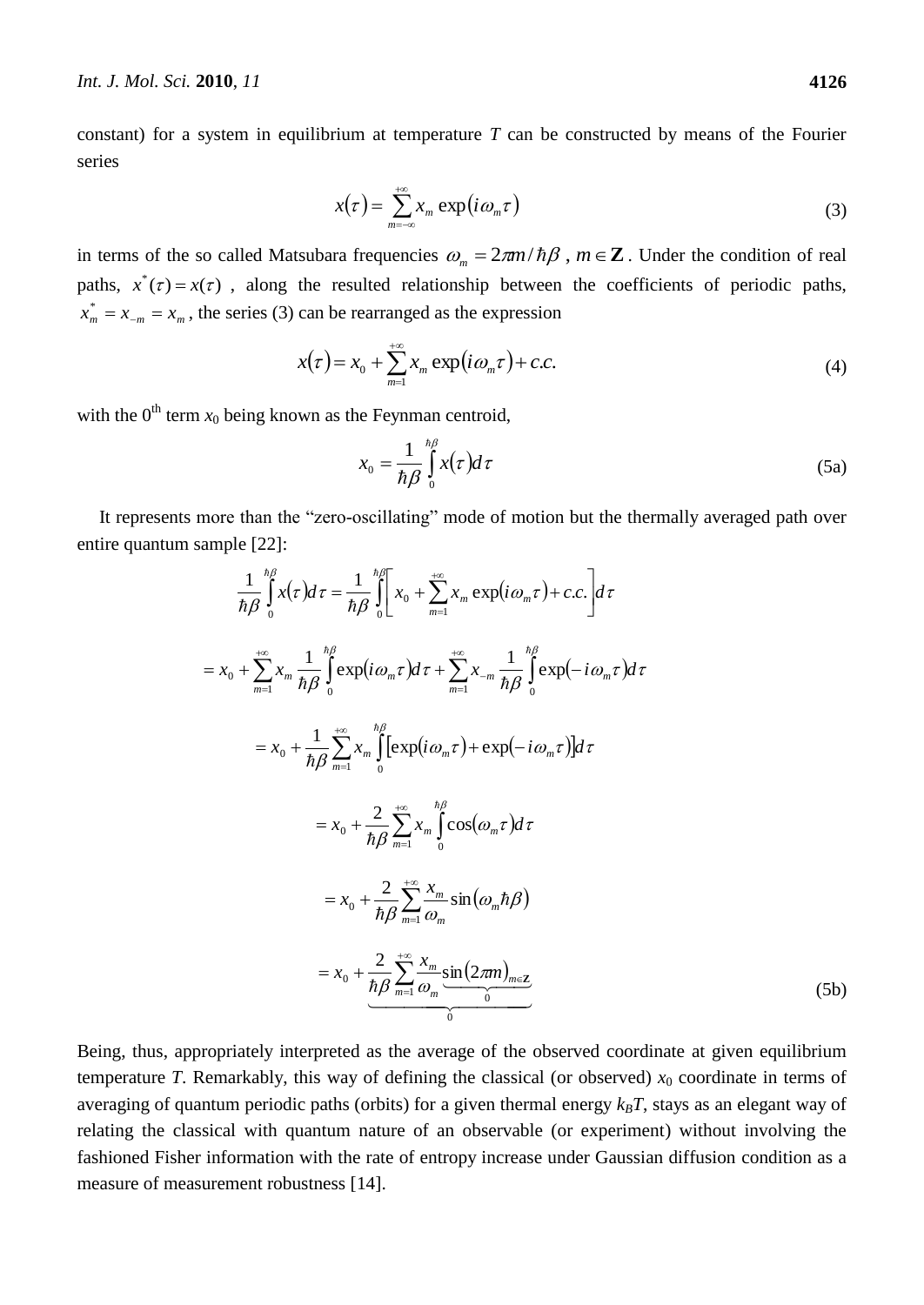Instead, here, the philosophy is to introduce appropriately the quantum fluctuation information  $a = a(x_0)$  respecting the average of the observed coordinate  $(x_0)$ , by the Feynman integration rule founded in the ordinary quantum average (Eqution (6a))

$$
\langle f \rangle_{a^2(x_0)} = \int_{-\infty}^{+\infty} dx \psi^* (x, a^2(x_0)) f \psi (x, a^2(x_0))
$$
 (6a)

for the normalized Gaussian wave-function (Equation (6b))

$$
\psi(x, a^{2}(x_{0})) = \frac{1}{\left[2\pi a^{2}(x_{0})\right]^{1/4}} \exp\left[-\frac{(x-x_{0})^{2}}{4a^{2}(x_{0})}\right]
$$
(6b)

recovering the de Broglie wave-packet [23,24] upon which a quantum property may be estimated.

It is obvious that the Equations (6) fulfill the necessary (natural) condition according which the average of the coordinate over the quantum fluctuations recovers the observed quantity of Equation (5), the Feynman centroid, based on simple Poisson integration rules

$$
\langle x \rangle_{a^2(x_0)} = \frac{1}{\sqrt{2\pi a^2(x_0)}} \int_{-\infty}^{+\infty} dx \Big[ x - x_0 + x_0 \Big] \exp \Big[ - \frac{(x - x_0)^2}{2a^2(x_0)} \Big]
$$
  
\n
$$
= \frac{1}{\sqrt{2\pi a^2(x_0)}} \int_{-\infty}^{+\infty} dx \Big[ x - x_0 \Big] \exp \Big[ - \frac{(x - x_0)^2}{2a^2(x_0)} \Big] + \frac{1}{\sqrt{2\pi a^2(x_0)}} \int_{-\infty}^{+\infty} dx \Big[ x_0 \Big] \exp \Big[ - \frac{(x - x_0)^2}{2a^2(x_0)} \Big]
$$
  
\n
$$
= x_0 \frac{1}{\sqrt{2\pi a^2(x_0)}} \int_{-\infty}^{+\infty} dx \exp \Big[ - \frac{(x - x_0)^2}{2a^2(x_0)} \Big] = x_0 ;
$$
  
\n
$$
\langle x \rangle_{a^2(x_0)} = \langle x_0 \rangle_{a^2(x_0)} = x_0
$$
 (7)

The next test is about the validity of the Equation (1)—the HUR itself. To this end the quantities of Equation (2) are computed with the aid of Feynman-de Broglie rule (6); firstly, one gets

$$
\left\langle \left(x - x_0\right)^2 \right\rangle_{a^2(x_0)} = \frac{1}{\sqrt{2\pi a^2(x_0)}} \int_{-\infty}^{+\infty} dx \left(x - x_0\right)^2 \exp\left[-\frac{\left(x - x_0\right)^2}{2a^2(x_0)}\right] = a^2 \tag{8a}
$$

Then, through combining the expression

$$
a^{2} = \langle (x - x_{0})^{2} \rangle_{a^{2}(x_{0})} = \langle x^{2} \rangle_{a^{2}(x_{0})} - 2\langle x \rangle_{a^{2}(x_{0})} \langle x_{0} \rangle_{a^{2}(x_{0})} + \langle x_{0}^{2} \rangle_{a^{2}(x_{0})}
$$
(8b)

with the prescription (7) we are left with the actual result

$$
\langle x^2 \rangle_{a^2(x_0)} = a^2 + x_0^2 \tag{8c}
$$

that, when plugged in the basic Equation (2) alongside the information of Equation (7), yields the coordinate dispersion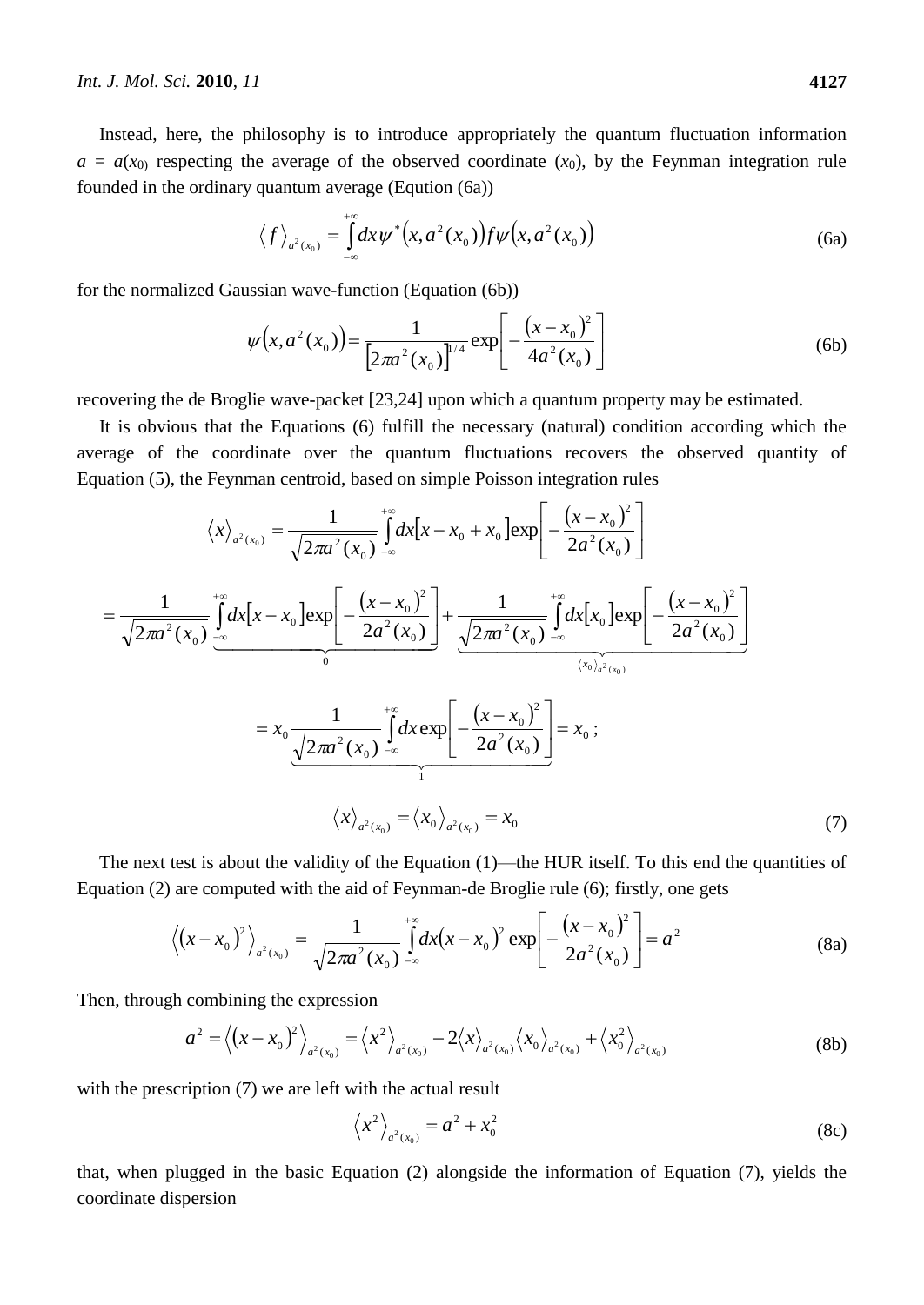$$
\Delta x = a \tag{8d}
$$

featuring it in a direct relationship with the quantum fluctuation width.

In the same manner, the evaluations for the integrals of the first and second orders of kinetic moment unfold as

$$
\langle p \rangle_{a^2(x_0)} = \frac{1}{\sqrt{2\pi a^2(x_0)}} \int_{-\infty}^{+\infty} dx \exp\left[ -\frac{(x - x_0)^2}{4a^2(x_0)} \right] (-i\hbar \partial_x) \exp\left[ -\frac{(x - x_0)^2}{4a^2(x_0)} \right]
$$
  
\n
$$
= \frac{i\hbar}{2a^2(x_0)} \frac{1}{\sqrt{2\pi a^2(x_0)}} \int_{-\infty}^{+\infty} dx (x - x_0) \exp\left[ -\frac{(x - x_0)^2}{2a^2(x_0)} \right] = 0
$$
(9a)  
\n
$$
\langle p^2 \rangle_{a^2(x_0)} = \frac{1}{\sqrt{2\pi a^2(x_0)}} \int_{-\infty}^{+\infty} dx \exp\left[ -\frac{(x - x_0)^2}{4a^2(x_0)} \right] (-\hbar^2 \partial_x^2) \exp\left[ -\frac{(x - x_0)^2}{4a^2(x_0)} \right]
$$
  
\n
$$
= -\frac{\hbar^2}{a^2(x_0)\sqrt{2\pi a^2(x_0)}} \int_{-\infty}^{+\infty} dx \left[ \frac{(x - x_0)^2}{4a^2(x_0)} - \frac{1}{2} \right] \exp\left[ -\frac{(x - x_0)^2}{2a^2(x_0)} \right] = \frac{\hbar^2}{4a^2}
$$
  
\n
$$
(9b)
$$

while when plugging them in Equation (2) produce the momentum dispersion expression

$$
\Delta p = \frac{\hbar}{2a} \tag{9c}
$$

Worth noting is that from the coordinate and momentum dispersions, Equations (8d) and (9c), it appears that the dependency of Planck constant is restricted only to the latter, whereas the quantum fluctuations are in both present, in a direct and inverse manner, respectively.

However, when multiplying the expressions (8d) and (9c) the Heisenberg uncertainty is naturally approached by exact specialization of Equation (1)

$$
\Delta x \Delta p = \frac{\hbar}{2}
$$

this way resembling in an elegant manner the previous result of statistical complementary observables of position and momentum [15].

For the sake of experimental precision it is worth noting that the error in coordinate localization is given *at least* by one quantum fluctuation "leap" in (8d), *i.e.*, by the width in the de Broglie wave packet of Equation (6) that may be naturally exceeded in certain (large) coordinate observations – from where the general HUR emerges as in Equation (1). Remarkably, the HUR validity was here proved using only the wave-packet properties, including the quantum fluctuation  $a = a(x_0)$  that appears in the final coordinate-momentum multiplied dispersions—being therefore incorporated in the HUR result a feature not obviously revealed by earlier demonstrations.

Yet, another important idea was raised, namely that the coordinate and momentum dispersions, although in reciprocal relationship with quantum fluctuation, *i.e.*, when during an experiment the quantum fluctuation may be set out in coordinate or momentum it acts larger in the other – and *vice versa*, may be treated somehow *separated*, from where the possibility of different realizations for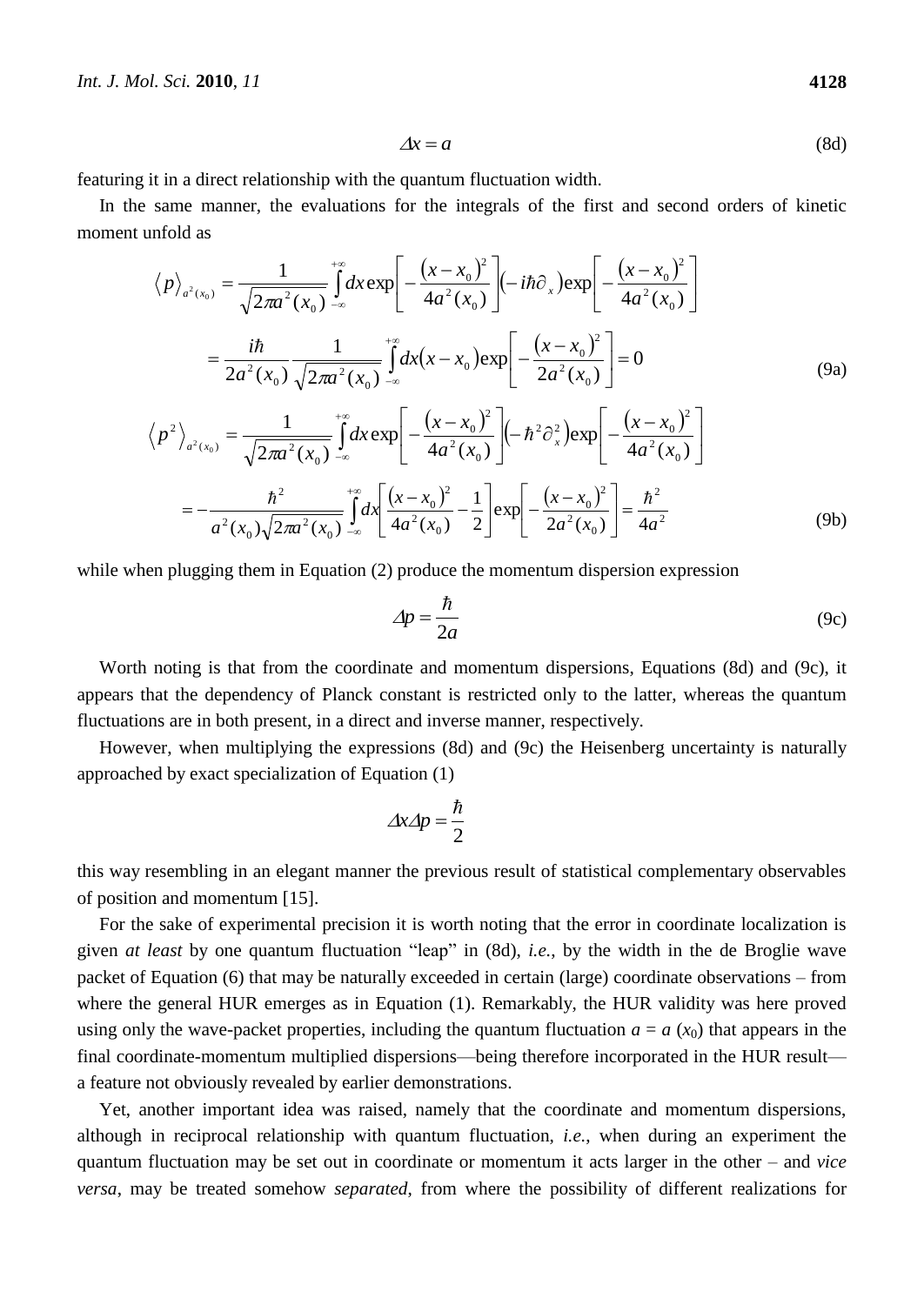coordinate dispersion through relations (7) and (8), with consequences for HUR reformulations. Such possibilities and the inter-connection with the wave-particle quantum issue are next explored.

#### **3. Extended HUR and the Wave-Particle Quantum Status**

We like to identify the general quantum fluctuation conditions in which the HUR is valid and when it is eventually extended. We already note that, whereas the momentum dispersion computation is fixed by relations (9a)–(9c), the evaluation of the coordinate dispersion has more freedom in its internal working machinery, namely:

- (i) considering the condition (7) as an invariant of the measurement theory since it assures the connection between the average over quantum fluctuation of the coordinate and the observed averaged coordinate;
- (ii) specializing the quantum (average) relationship (8b) for the condition given by Equation (7);
- (iii) obtaining the average of the second order coordinate (8c);
- (iv) combining the steps i) and ii) is computing the coordinate dispersion ∆*x* as given by Equation (2).

The present algorithm may be naturally supplemented with the analysis of the wave-particle duality. This is accomplished by means of considering further averages over the quantum fluctuations for the mathematical objects  $exp(-ikx)$  and  $exp(-k^2x^2)$  that are most suited to represent the waves and *particles*, due to their obvious shapes, respectively. Such computations of averages are best performed employing the Fourier *k*-transformation as resulted from the de Broglie packet (6) equivalently rewritten successively as [25]:

$$
\langle f(x,k) \rangle_{a^2(x_0)} = \frac{1}{\sqrt{2\pi a^2(x_0)}} \int_{-\infty}^{+\infty} dx f(x,k) \exp\left[ -\frac{(x-x_0)^2}{2a^2(x_0)} \right]
$$
  
\n
$$
= \frac{1}{2\pi} \int_{-\infty}^{+\infty} dx f(x,k) \exp\left[ -\frac{(x-x_0)^2}{2a^2(x_0)} \right]_{-\infty}^{+\infty} dx \exp\left[ -\frac{a^2(x_0)}{2} k^2 \right]
$$
  
\n
$$
= \frac{1}{2\pi} \int_{-\infty}^{+\infty} dx f(x,k) \exp\left[ -\frac{(x-x_0)^2}{2a^2(x_0)} \right]_{-\infty}^{+\infty} dx \exp\left[ \left( \frac{x-x_0}{\sqrt{2}a(x_0)} - i \frac{a(x_0)}{\sqrt{2}} k \right)^2 \right]
$$
  
\n
$$
= \int_{-\infty}^{+\infty} \frac{dk}{2\pi} \int_{-\infty}^{+\infty} dx f(x,k) \exp(-ikx) \exp\left[ ikx_0 - \frac{1}{2} a^2(x_0) k^2 \right]
$$
  
\n
$$
= \int_{-\infty}^{+\infty} \frac{dk}{2\pi} f(k) \exp\left[ ikx_0 - \frac{1}{2} a^2(x_0) k^2 \right]
$$
(10)

With the rule (10) one may describe the average behavior of the wave and particle, respectively as  
\n
$$
\langle \exp(-ikx) \rangle_{a^2(x_0)} = \int_{-\infty}^{+\infty} \frac{dk}{2\pi} \exp\left[-ikx + ikx_0 - \frac{1}{2}a^2(x_0)k^2\right]
$$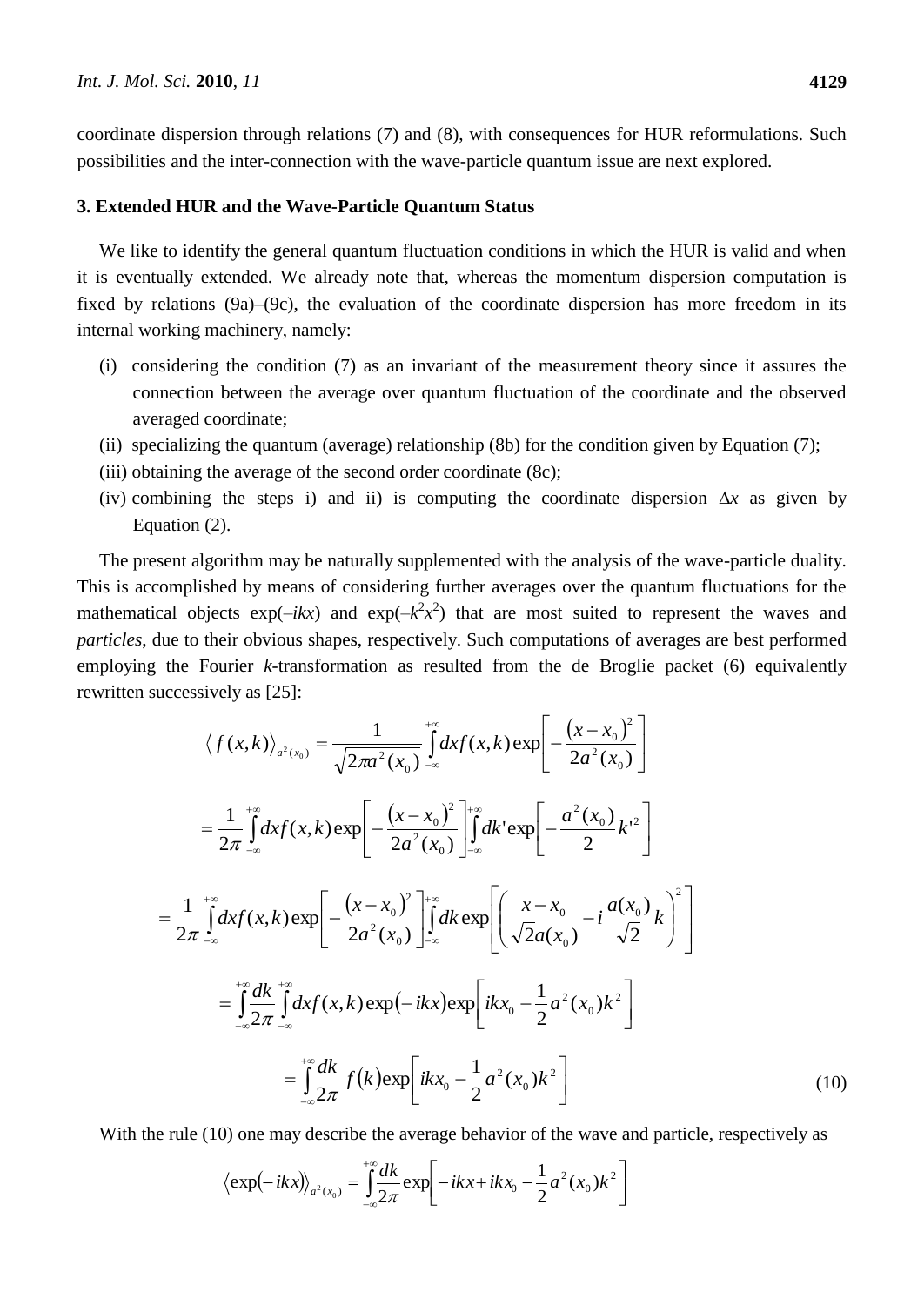$$
= \int_{-\infty}^{+\infty} \frac{dk}{2\pi} \exp\left[-ik(x - x_0) - \frac{1}{2}a^2(x_0)k^2\right]
$$
  
\n
$$
= \exp\left[-\frac{(x - x_0)^2}{2a^2(x_0)}\right]_{-\infty}^{+\infty} \frac{dk}{2\pi} \exp\left\{-\frac{a^2(x_0)}{2}\left[k + i\frac{x - x_0}{a^2(x_0)}\right]^2\right\}
$$
  
\n
$$
= \frac{1}{2\pi} \exp\left[-\frac{(x - x_0)^2}{2a^2(x_0)}\right]_{-\infty}^{+\infty} dk' \exp\left\{-\frac{a^2(x_0)}{2}k'^2\right\}
$$
  
\n
$$
= \frac{1}{\sqrt{2\pi a^2(x_0)}} \exp\left[-\frac{(x - x_0)^2}{2a^2(x_0)}\right]
$$
(11)

and

$$
\langle \exp(-k^2 x^2) \rangle_{a^2(x_0)} = \int_{-\infty}^{+\infty} \frac{dk}{2\pi} \exp\left[-k^2 x^2 + ikx_0 - \frac{1}{2} a^2 (x_0) k^2\right]
$$
  
\n
$$
= \int_{-\infty}^{+\infty} \frac{dk}{2\pi} \exp\left[-k^2 \left(x^2 + \frac{a^2 (x_0)}{2}\right) + ikx_0\right]
$$
  
\n
$$
= \exp\left[-\frac{x_0^2}{4(x^2 + a^2 (x_0)/2)}\right] \int_{-\infty}^{+\infty} \frac{dk}{2\pi} \exp\left\{-\left(x^2 + \frac{a^2 (x_0)}{2}\right) \left[k - i\frac{x_0}{2(x^2 + a^2 (x_0)/2)}\right]^2\right\}
$$
  
\n
$$
= \frac{1}{2\pi} \exp\left[-\frac{x_0^2}{4(x^2 + a^2 (x_0)/2)}\right] \int_{-\infty}^{+\infty} dk' \exp\left\{-\left(x^2 + \frac{a^2 (x_0)}{2}\right) k'^2\right\}
$$
  
\n
$$
= \frac{1}{\sqrt{2\pi} [2x^2 + a^2 (x_0)} \exp\left[-\frac{x_0^2}{2(2x^2 + a^2 (x_0))}\right]
$$
 (12)

It is worth observing that the practical rule (10) is indeed consistent since recovering in (11) the kernel of the Gaussian de Broglie wave-packet—for the *wave* behavior of a quantum object—as expected. As a consequence, the result (12) may be therefore considered as a viable analytical expression for characterizing the complementary *particle* nature of the quantum manifestation of an object.

Next, the ratio of Equations (11) and (12) is taken

 $\equiv$ 

$$
\frac{Particle}{Wave} = \frac{\left\langle \exp(-k^2 x^2) \right\rangle_{a^2(x_0)}}{\left\langle \exp(-ikx) \right\rangle_{a^2(x_0)}}
$$

$$
\sqrt{\frac{a^2(x_0)}{2x^2 + a^2(x_0)}} \exp\left[-\frac{x_0^2}{2(2x^2 + a^2(x_0))} + \frac{x^2 - 2xx_0 + x_0^2}{2a^2(x_0)}\right]
$$
(13)

giving the working tool in estimating the particle-to-wave content for a quantum object by considering various coordinate average information; this will be achieved by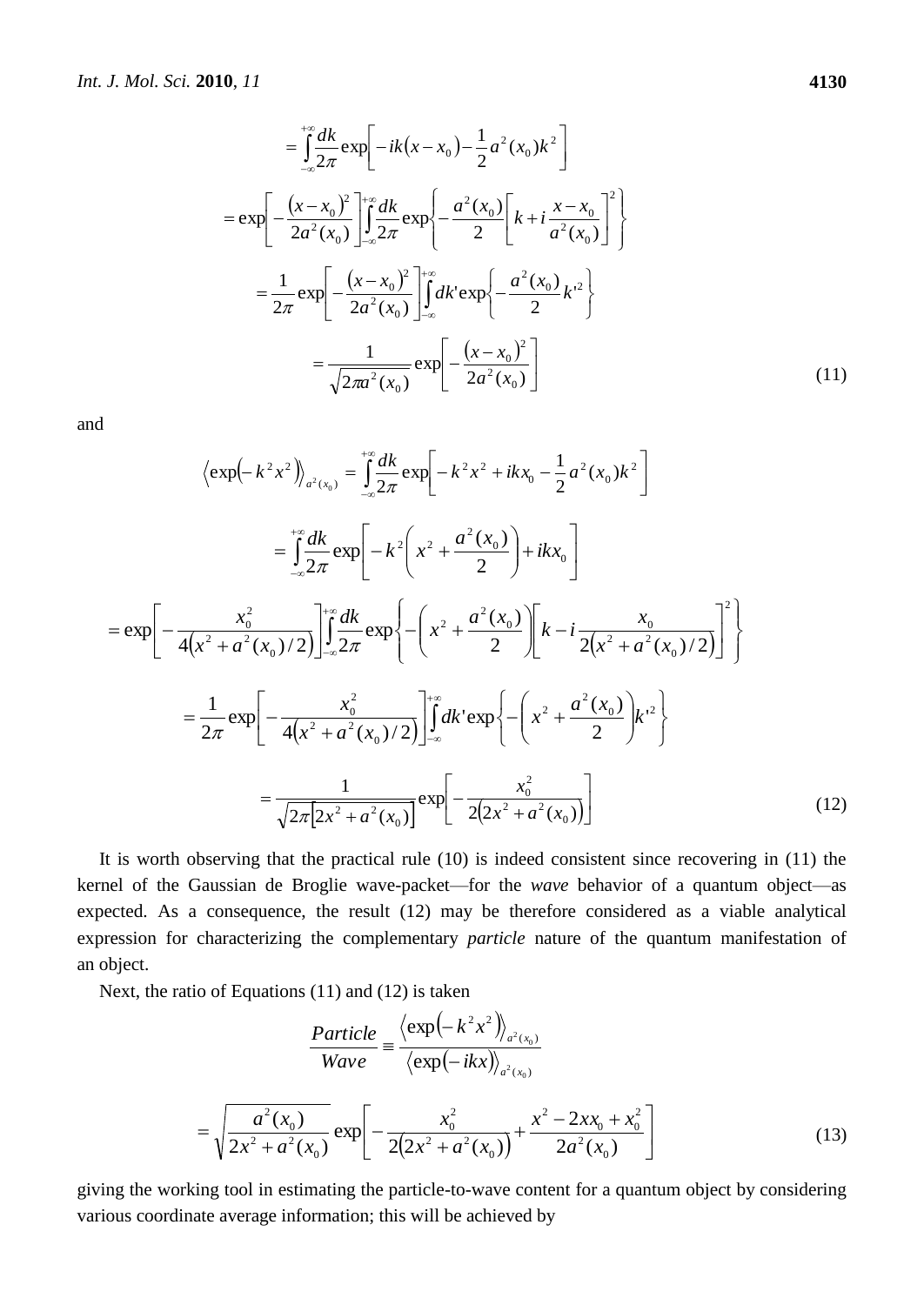(v) making the *formal* identity of the coordinate quantities in Equation (13) with the respective values as furnished by the steps i)-iii) of the above coordinate averages' algorithm

$$
x_0 \leftrightarrow \langle x_0 \rangle_{a^2(x_0)}, \ x \leftrightarrow \langle x \rangle_{a^2(x_0)}, \ x_0^2 \leftrightarrow \langle x_0^2 \rangle_{a^2(x_0)}, \ x^2 \leftrightarrow \langle x^2 \rangle_{a^2(x_0)}
$$
(14)

since they nevertheless emerge from quantum average operations (measurements).

Now we are ready for presenting the two possible scenarios for quantum evolutions along the associate HUR realization and the wave-particle behavior.

#### *3.1. Observed Evolution*

For the case of observed quantum evolution, the averaged observed position is considered in relation with the quantum fluctuation by the general relationship

$$
\langle x \rangle_{a^2(x_0)} = \langle x_0 \rangle_{a^2(x_0)} = x_0 = na, n \in \Re
$$
 (15a)

implying that the average of the second order of Feynman centroid looks like

$$
\left\langle x_0^2 \right\rangle_{a^2(x_0)} = n^2 a^2 \tag{15b}
$$

When (15a) and (15b) are considered into the identity (8c), according with the step iii) above, the actual average of the second order coordinate is obtained

$$
\left\langle x^{2}\right\rangle_{a^{2}(x_{0})}=a^{2}\left(1+n^{2}\right)
$$
\n(15c)

Not surprisingly, when further combining relations (15a) and (15c) in computing the coordinate dispersion of Equation (2), *i.e.*, fulfilling the step iv) above, one regains the value of Equation (8d) that recovers at its turn the standard HUR no matter how much the quantum fluctuation is modulated by the factor *n*. However, the P(article)/W(ave) ratio of Equation (13) takes the form

$$
\left(\frac{Particle}{Wave}\right)_{Observed} = \frac{1}{\sqrt{3+2n^2}} \exp\left(\frac{3+n^2}{6+4n^2}\right) = \begin{cases} 0.952...n = 0\\ 0.667...n = 1\\ 0...n \to \infty \end{cases}
$$
(16)

showing that the wave-particle duality is indeed a reality that can be manifested in various particlewave (complementary) proportions—yet never reaching the perfect equivalence (the ratio approaching unity). Moreover, because  $(P/W)_{Obs} < 1$ , it appears that the general behavior of a quantum object is merely manifested as wave when observed, from which arises the efficacy of spectroscopic methods in assessing the quantum properties of matter.

#### *3.2. Free Evolution*

Moving to the treatment of the *free quantum evolution*, the average of the first order coordinate is assumed as vanishing

$$
\langle x \rangle_{a^2(x_0)} = \langle x_0 \rangle_{a^2(x_0)} = x_0 = 0 \tag{17a}
$$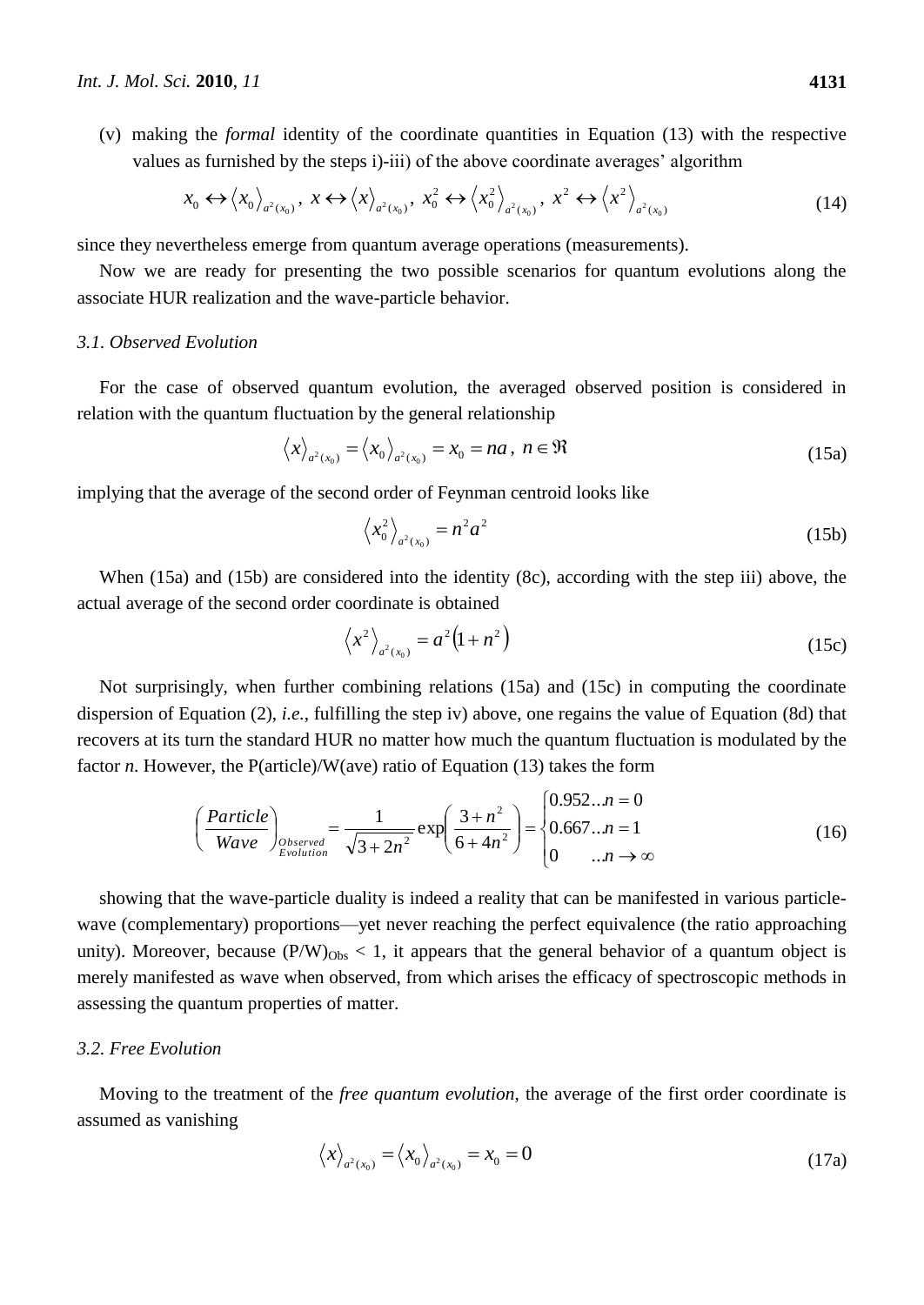since the quantum object, although existing, is not observed (see the spontaneous broken symmetry mechanism in the Discussion Section 4 below).

The relation with quantum fluctuation may be nevertheless gained by the average of the second order of the Feynman centroid–considered under the form

$$
\left\langle x_0^2 \right\rangle_{a^2(x_0)} = n^2 a^2 \tag{17b}
$$

Note that Equations (17a) and (17b) parallel the statistical behavior of error in measurements that being vanishing in the first case as mean deviation, is manifested in the second as squared deviation (dispersion), respectively.

Next, through recalling the referential Equation (8b)—the step ii) in above algorithm—the average of the second order coordinate provides now the expression

$$
\left\langle x^2 \right\rangle_{a^2(x_0)} = a^2 \left( 1 - n^2 \right) \tag{17c}
$$

The result (17c) restrains the domain of the free evolution quantum fluctuation factor *n* to the realm  $n \in [0,1]$ . With Equations (17a) and (17c), the step iii) in above algorithm, one finds the coordinate dispersion

$$
\Delta x = a\sqrt{1 - n^2} \tag{18}
$$

with the immediate consequence in adjusting the basic HUR as

$$
\Delta x \Delta p \ge \frac{\hbar}{2} \sqrt{1 - n^2} \tag{19}
$$

On the other hand, within conditions fixed by Equations (17a) to (17c) the P(article)/W(ave) index of Equation (13) becomes

$$
\left(\frac{Particle}{Wave}\right)_{Free}\n= \frac{1}{\sqrt{3-2n^2}} \exp\left(\frac{3-3n^2}{6-4n^2}\right) = \begin{cases} 0.952..n = 0 \\
1 & .. n_{\Omega} = 0.54909 \\
1.048..n = 0.87 \\
1 & .. n_{\alpha} = 1 \end{cases}
$$
(20)

Through characterizing the numerical results of Equation (20), one firstly observes that they practically start from where the P/W function of Equation (16) approaches its highest output. In other words, this tell us remarkable information according to which the *observed and free quantum evolutions are continuous realities*, *being smoothly accorded in the point of precise measurement*  $(n = 0)$ . Another very interesting observation is that the P/W ratio symmetrically spans in (20) the existence domain either for wave P/W $\in$ [0.952, 1) or particle P/W $\in$ (1, 1.048] manifestations around their exact equivalence  $P/W = 1$ . However, the precise wave-particle equivalence is two-fold, namely in the so-called *omega* ( $\Omega$ ) and *alpha* ( $\alpha$ ) points of Equation (20) characterized by the extended HUR versions of Equation (19); written, respectively, as

$$
(\Delta x \Delta p)_{\Omega} \ge 0.418 \hbar \tag{21}
$$

$$
(\Delta x \Delta p)_{\alpha} \ge 0 \tag{22}
$$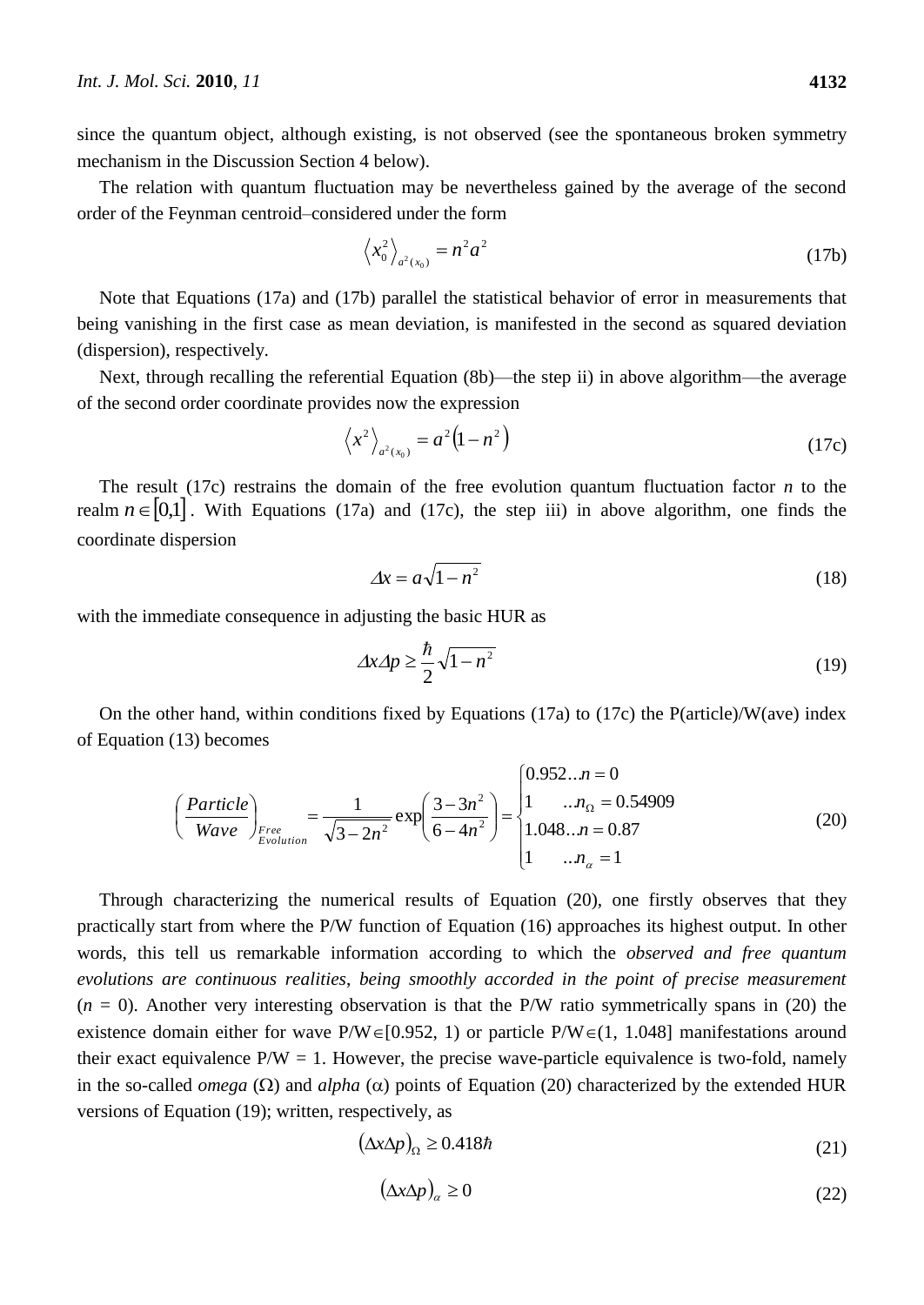It is clear that whereas the omega case of Equation (21) is characterized by the restrained quantum domain of ordinary HUR of Equation (1), in which a quantum object's evolution may be grated, on the alpha point of Equation (22) any quantum information is lost since no Planck constant exists there to drive the wave-particle quantum inter-conversion. It is this last case that may be eventually related with early cosmological stages when the quantum fields and particles are considered as absorbed in the universal gravity; nevertheless, this is just a hint for future possible use of the present extended-HUR phenomenology that may help in understanding the occurrence of the quantum information, entanglement, and the separation of the fields and particles towards the observed world.

# **4. Discussion**

It is very instructive to present in a unitary manner the observed and free quantum evolution cases in the chart of Figure 1 by linking the HUR shapes of Equations (1) and (19) with the particle/wave ratios values of Equations (16) and (20), respectively. The P/W contribution spreads from the exclusively undulatory quantum manifestation (P/W = 0) in the *observed* domain of quantum evolution until the particle dominance (P/W > 1) in the *free* domain of quantum evolution.

**Figure 1.** The chart of Heisenberg Uncertainty Relationship (HUR) appearance for observed and free quantum evolutions covering the complete scale of the particle to wave ratios as computed from the Equations (16) and (20), respectively; the points  $\Omega$  and  $\alpha$ correspond to wave-particle precise equivalence and to the special extended-HURs of Equations (21) and (22), respectively.



Note that the possibility a quantum object is manifested *only* under particle behavior (*i.e.*, for  $P/W\rightarrow\infty$ ) is forbidden; this is an important consequence of the present analytical discourse that is in agreement with the Copenhagen interpretation according which the quantum phenomena are merely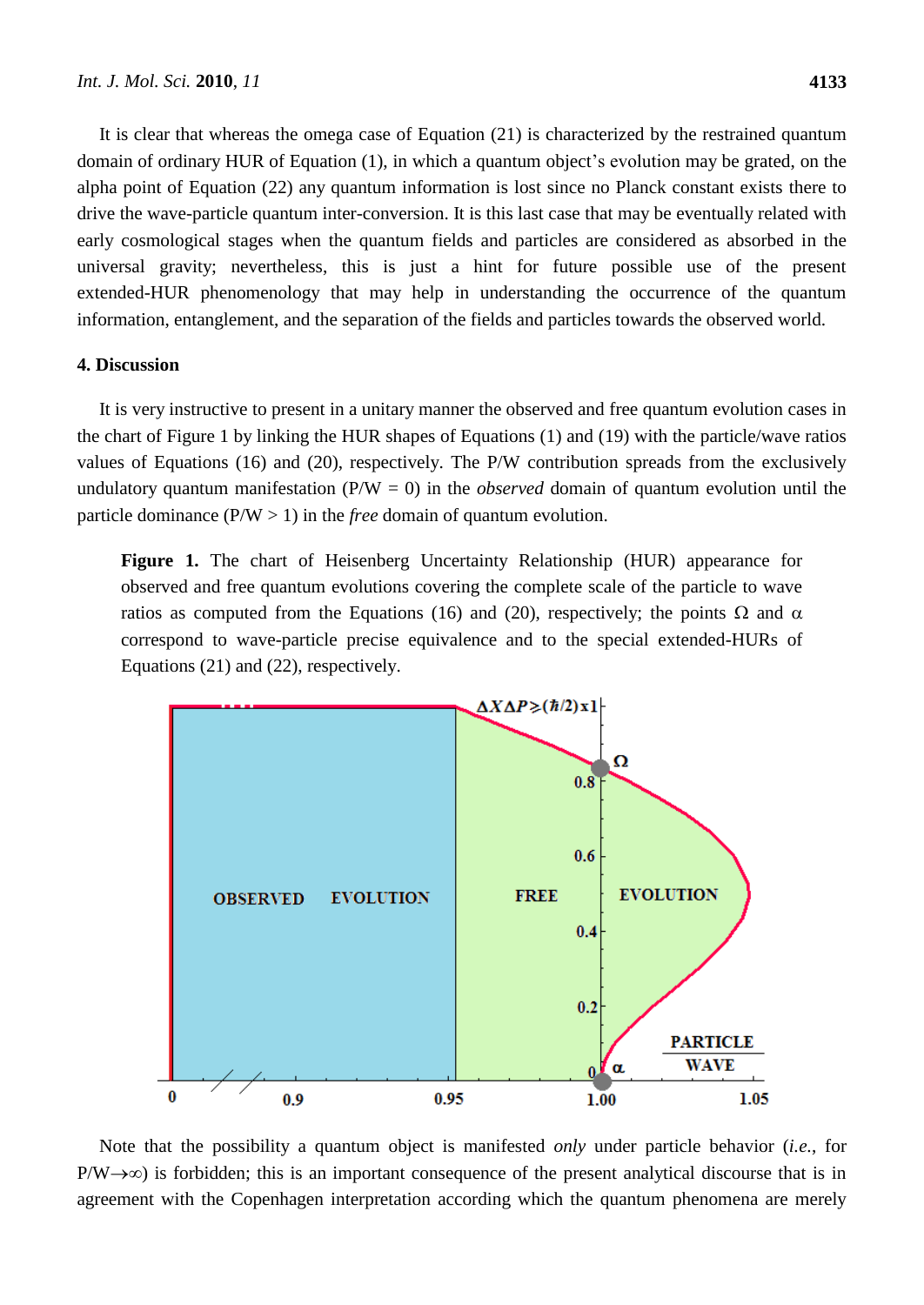manifested as undulatory (*viz.* Schrödinger equation) although some particle information may be contained but *never* in an exclusive manner (naturally, otherwise the Newtonian object would exist with no Planck constant and HUR relevance upon it).

However, the wave-particle *duality* matches perfectly and always with HUR in its standard (Schrödinger) formulation of Equation (1); on the other side, the wave-particle exact equivalence  $(P/W = 1)$  may be acquired only in the free evolution regime that, in turn, it is driven by modified HUR as given by Equation (21). In other words, it seems that any experiment or observation upon a quantum object or system would destroy the P/W balance specific for free quantum evolution towards the undulatory manifestation through measurement.

Yet, having the analytical expressions for both observed and free quantum evolutions may considerably refine our understanding of macro- and micro-universe. For instance, with various (P/W)Observed, one can evaluate the appropriate particle-to-wave presence in a quantum complex for which experimental data are available: once knowing from a given measurement the quantities  $\langle x_0^2 \rangle_{_{Exp}}$ 0 and  $\langle x^2 \rangle_{Exp}$ , with *x*<sub>0</sub>and *x* appropriately considered for each type of experiment (e.g., the statistical mean for classical records and the instantaneous values for quantum measurement of coordinate, respectively), one can employ Equations (15b) and (15c) to find the magnitude of the quantum fluctuation

$$
n = \sqrt{\frac{\langle x_0^2 \rangle_{Exp}}{\left| \langle x^2 \rangle_{Exp} - \langle x_0^2 \rangle_{Exp} \right|}}
$$
(23)

that when replaced into Equation (16) predicts the P/W ratio involved in that observation.

It is worth giving a working example for emphasizing the reliability of the present approach and to choose for this aim the fundamental Compton quantum experiment. In this case, the incoming photonic beam carries the wavelength  $\lambda_0$  whilst the scattered one departs from that incident with the amount  $\Delta \lambda = \lambda - \lambda_0$ ; such situation allows the immediate specialization of the quantum fluctuation magnitude (23) to its Compton form

$$
n_{Compton} = \sqrt{\frac{\lambda_0^2}{(\lambda + \lambda_0)\Delta\lambda}}
$$
 (24)

Now we can interpret the various experimental situations encountered, employing the output of Equation (24) to asses through Equation (16) the wave-particle ratio degree present in specific measurements. For example, when the scattering is made on *free electrons*, then the higher and higher record for Δλ implies the decrease of *n<sub>Compton</sub>* of Equation (24) and consequently the increase of (P/W)*Compton* of Equation (16); this is in accordance with the fact that *the scattered light on free electrons rises more and more its particle (photonic) behavior*. On the other side, when the scattering is made on *tight bonded electrons* (e.g., electrons in atoms of a material), the Compton wavelength departure is negligible,  $\Delta \lambda \rightarrow 0$ , leaving from Equation (24) with the asymptotic higher quantum fluctuation magnitude  $n_{Compton} \to \infty$  that corresponds at its turn with  $(P/W)_{Compton} = 0$  in Equation (16). This matches with the fact that this case corresponds with *complete wave manifestation of light that*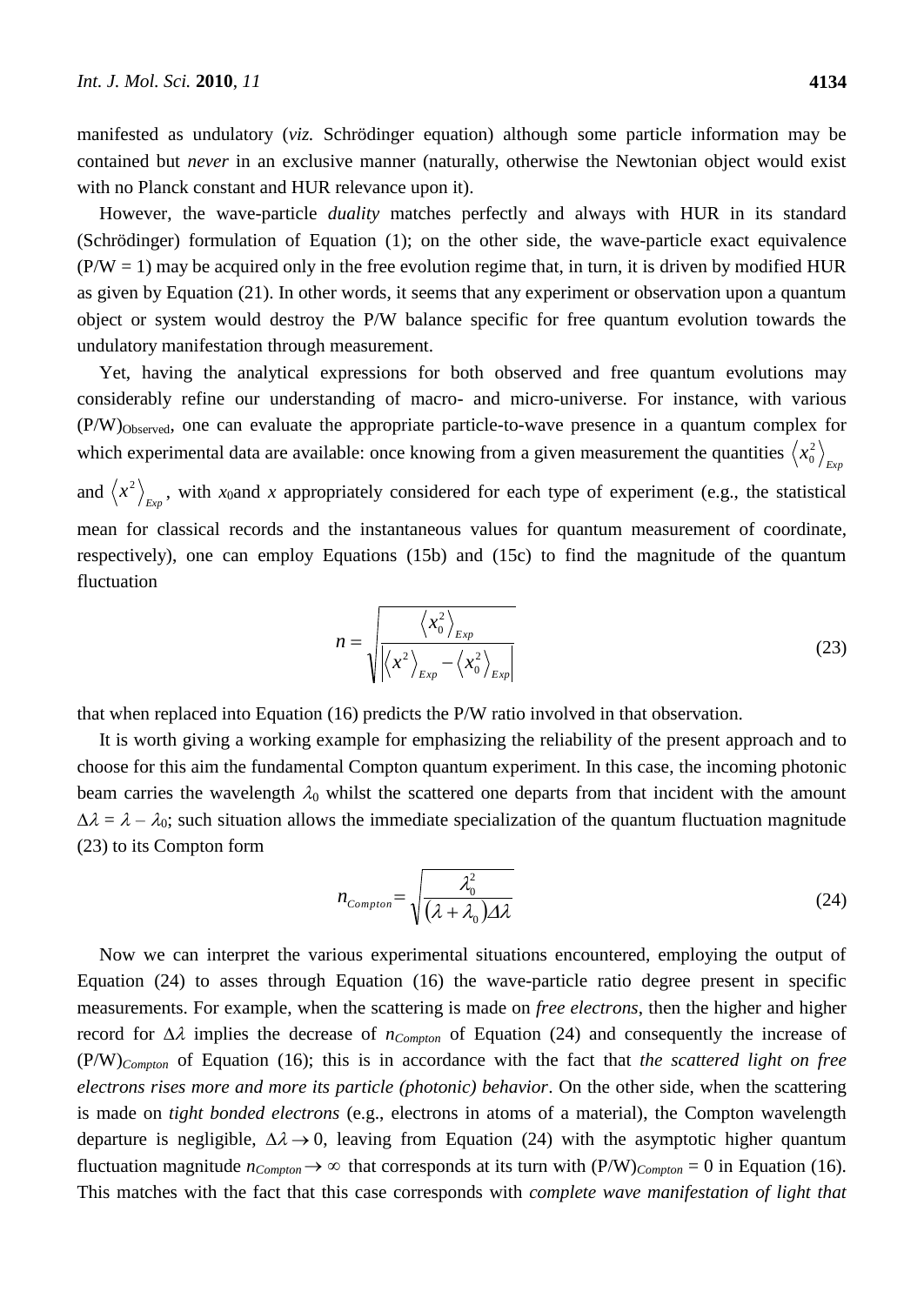*scatters bonded electrons*, resembling the (classical) interpretation according which the scattered bounded electron by a wave entering in resonance with it while oscillating with the same frequency. Therefore, the reliability of the present  $(P/W)_{Observed}$  formalism was paradigmatically illustrated, easily applied to other quantum experiments, while giving the numerical P/W estimations once having particular data at hand. Equally valuable is the free evolution  $(P/W)_{Free}$  ratio of Equation (20) that may be employed for the wave-particle equivalency between the quantities (11) and (12)

$$
\left\langle \exp\left(-ikx\right)\right\rangle_{a^2(x_0)} \cong \left\langle \exp\left(-k^2x^2\right)\right\rangle_{a^2(x_0)}
$$
\n(25)

with an important role in assessing the stability of matter, from atom to molecule. As an example, the justification of the Hydrogen stability was successfully proved through setting the ratio  $P/W = 1$  in the omega point of function (20) or within its vicinity [25,26]. Nevertheless, further applications of the (P/W)Free function (20) and of subsequent modified HUR may be explored also in modeling the various stages and parts of the Universe that cannot be directly observed, as well as when dealing with quantum hidden information in the sub-quantum or coherent states [27,28].

On the other side, one would wish to further discuss the free quantum *vs.* observed quantum evolutions in terms of simple average of paths, *viz.* Equations (17a) and (15a), with practical examples, respectively. The best paradigm that can transform the first into the last one stands the *spontaneous symmetry breaking* [29] that has the role in turning the intrinsic zero ensemble averages of Equation (17a) to the finite observable quantum effects (and fluctuations) of Equation (15a). The best examples are the magnetization and the condensation phenomena: in the first case, due to the invariance under rotation of the Hamiltonian, the ensemble average of the total magnetic moment *M* is always zero,  $\langle M \rangle$  = 0, since  $+$ *M* and  $-M$  occur with the same probability [30]. In the case of condensation (for instance Bose-Einstein), the order parameter  $\langle \psi \rangle$  that is obtained from averaging the bosonic fields on the canonical ensemble gives zero result in free (untouched) evolution,  $\langle \psi \rangle = 0$ , due to the inner annihilation nature of the bosonic field  $\psi(x)$ , beside the total Hamiltonian is global gauge invariant under the transformation  $\psi(x) \to e^{i\theta} \psi(x), \forall \theta \in \Re$  that corresponds with the conservation of the total number of particles in the system [31]. However, either case is resolved within experiments by simple observation (e.g., the ferromagnets and the superfluid  ${}^{4}$ He appear under natural conditions without special experimental conditions) through the so–called "Goldstone excitations" (spin waves and the phonons for ferromagnets and superfluids, respectively) that eventually turns (brakes) the microscopic (free evolution) Hamiltonian symmetry into the macroscopic (observed or directional evolution) symmetry. This mechanism of broken symmetry fits with the present free-to-observed quantum evolution picture since, when revealed, it involves a countless number of zero-energy (yet orthogonal) ground states, leading with the rising of the locally (Goldstone) excited state from one of the ground states that gradually changes over the space from the zero energy and infinity wavelength to some finite non-zero energy and long wavelength; such behavior parallels the turning of the condition of Equation (17a) into that of Equation (15a), where the exact Heisenberg principle is obeyed—however in different Particle/Wave ratios (depending on the phenomenon and experiment), see the above discussion and the Figure 1.

For advanced molecular physical chemistry, it is worth pointing out that the particle/wave ratio (P/W) of Equation (13) may be used to re-shape the so-called *electronic localization function*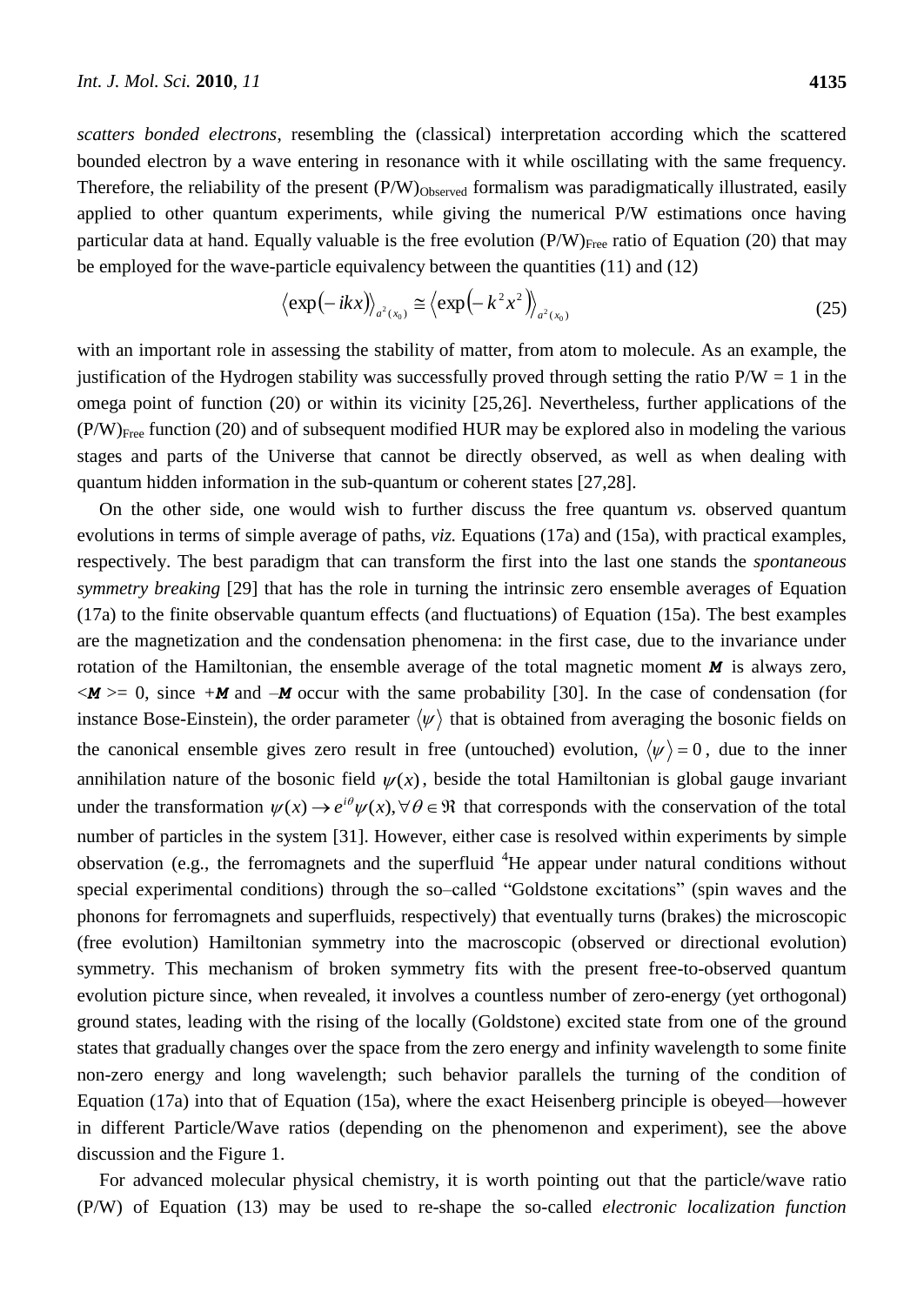(ELF) [32], which carries much information on the electronic probability to be manifested as wave or particle in chemical bonding [25,33]. As such, further identification of ELF with the quantity of P/W in the observed regime of Equation (16)

$$
ELF_{P/W} = \left(\frac{Particle}{Wave}\right)_{Observed} \le 0.95
$$
\n(26)

tells us that, in accordance with the recent interpretation of ELF as error in electronic localization [34], the maximum prescribed error of localization of electrons in atoms and molecules is limited within the range [0,0.95] and can never be complete; *i.e.*, the electron is localizable at least as 5% from its particle contents. In other words, the present approach prescribes that any chemical bond contains at least 5% of particle nature of its pairing electrons, *i.e.*, the covalence is never complete while always coexisting with some ionicity! This is a fundamental result of actual exact HUR treatment for chemical bonding. However, further application of the  $ELF_{P/W}$  index (26) for explaining—for instance—the molecular aromaticity [35] in terms of geometry of bonding and the amount of quantum fluctuation present, are in progress and will be in the future communicated.

Finally, for spectroscopic analysis, one could ask upon the corresponding time-energy uncertainty relationship [36] within the actual approach. Firstly, the correctness of such problem is conceptually guaranteed by the Heisenberg representation of a quantum evolution, where, for a cyclic vector of state (*viz.* the present periodical paths or orbits) and an unitary transformation U, the cyclic Hamiltonian  $H_U$ is accompanied by the time operator  $t_U = -i \hbar \partial_\mu$  with the  $\partial_\mu = d/d\mu(\varepsilon)$  relating the integrable measure *µ*(*ε*) as depending of the energetic spectra (*ε*) on the associate generalized Hilbert space [37]. On the other side, quantitatively, the time-energy HUR faces with the practical problem in evaluating the general yield of the Hamiltonian variance

$$
\Delta H = \sqrt{\langle H^2 \rangle - \langle H \rangle^2}
$$
 (27a)

since containing the non-specified external potential dependency:

$$
H = -\frac{\hbar^2}{2M}\partial_x + V(x) \tag{27b}
$$

Yet, the present periodic path approach may be eventually employed to assess the problem through reconsidering the width  $a(x_0)$  of the de Broglie wave-function (6b) as related with the averaged potential over the quantum fluctuations  $\langle V(x) \rangle_{a^2(x_0)}$ ; a self-consistent equation is this way expected, while the final time-energy HUR may further depend on the ground or excited (Wigner) states considered, *i.e.*, within the inverse of the thermal energy limits  $\beta \to \infty$  or  $\beta \to 0$ , respectively. Nevertheless, this remains a challenging subject that will be also approached in the near future.

#### **5. Conclusion**

It is widely recognized that despite the huge success of quantum mechanics, since forecasting the experimental observations, its basic conceptual consequences, namely the *wave-particle duality* and the *uncertainty* issues, have resisted so far any severing of the analytical inter-connection due to the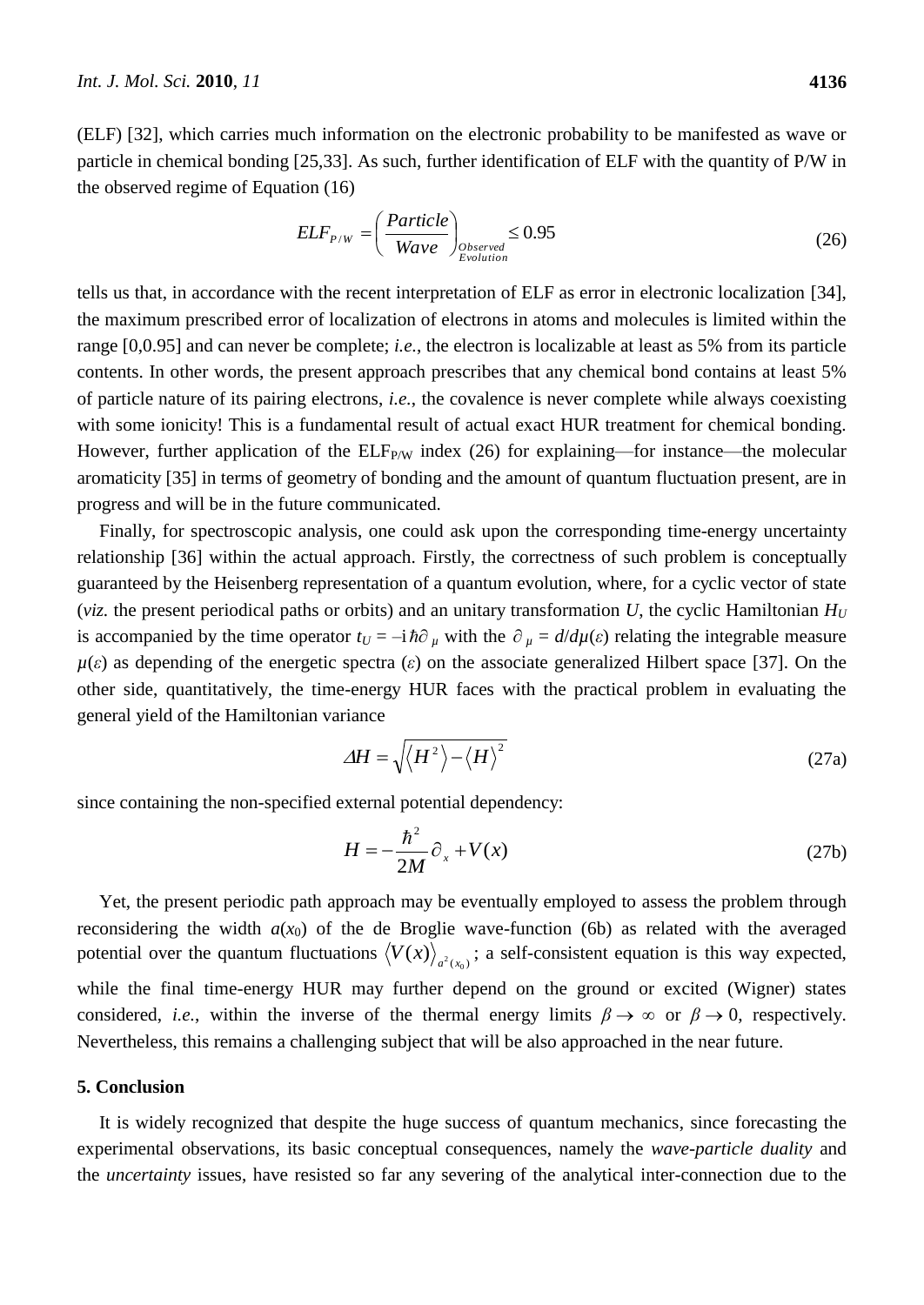absence of a clear description on how the quantum fluctuation enters the particle and wave quantum manifestations.

The present endeavor made such a step towards providing a unified answer on these fundamental quantum problems by the aid of the Feynman periodic path methodology adapted to compute the coordinate and momentum standard deviations in terms of the quantum fluctuation and the averages of the observed coordinate (the Feynman centroid).

The approach successfully resembles the basic Heisenberg uncertainty relationship (HUR) by showing the reciprocal quantum fluctuation contributions in coordinate and momentum dispersions, yet without employing any operatorial identity or commutation rule. However, the present HUR proof emphasizes the correct role the quantum fluctuation rather than the Planck constant has in uncertainty, it being directly related with coordinate and inversely correlated with momentum uncertainties in measurements.

Moreover, the wave-particle quantum issue was adequately unfolded as well by assessing two types of quantum fluctuation contributions to the first and second orders of coordinate averages. This way, it was found that the wave-particle complex covers two continuously connected realities: one observed and the other of free evolution, yet each of them being analytically characterized by a specific P(article)/W(ave) ratio function.

We found that while the observed reality is fully covered by the standard HUR albeit with an undulatory predominant manifestation of the quantum objects,  $P/W \in [0, 0.952]$ , the free evolution corresponds with isolated (not measured) quantum systems/states with a symmetrical appearance between the particle and wave dominant manifestations around their perfect equivalency,  $P/W \in$ [0.952, 1.048], however, with the price of altering HUR realization with the factor  $\sqrt{1-n^2}$  in terms of the quantum fluctuation magnitude  $n \in [0,1]$ .

Overall, the present work offers strong analytical arguments in favor of Copenhagen interpretation (consecrated either by the Bohr's complementarity or by the de Broglie pilot-wave/double-solution pictures) [24] according to which, when observed, the quantum objects are rather manifested as waves than as particles over the quantum fluctuations of concerned systems, in an inextricable connection with the consecrated Heisenberg uncertainty that is altered only in the free evolution regime.

On the other side, the ever residual particle manifestation in whatever system that accompany the wave character of quantum observed evolutions, further allows characterization of the chemical bond by the covalent-ionic mixture as an important molecular specialization of the wave-particle quantum physical paradigm; moreover, the particle-to-wave ratio may provide a working electronic localization function to be further used in understanding bonding properties in direct relation with molecular data assay through the recorded information and computed quantum fluctuation magnitude: see Equation (23).

However, through the Heisenberg uncertainty it is hopefully better integrated in the quantum "measurement dogma" herewith, the numerical predictions of the wave-particle character for both experimental and theoretical approaches are advanced within the reunited {observed  $\cup$  free} evolutions of the quantum objects, by means of the associate P/W functions depending only on the quantum fluctuation magnitude factor rather than on other statistical information.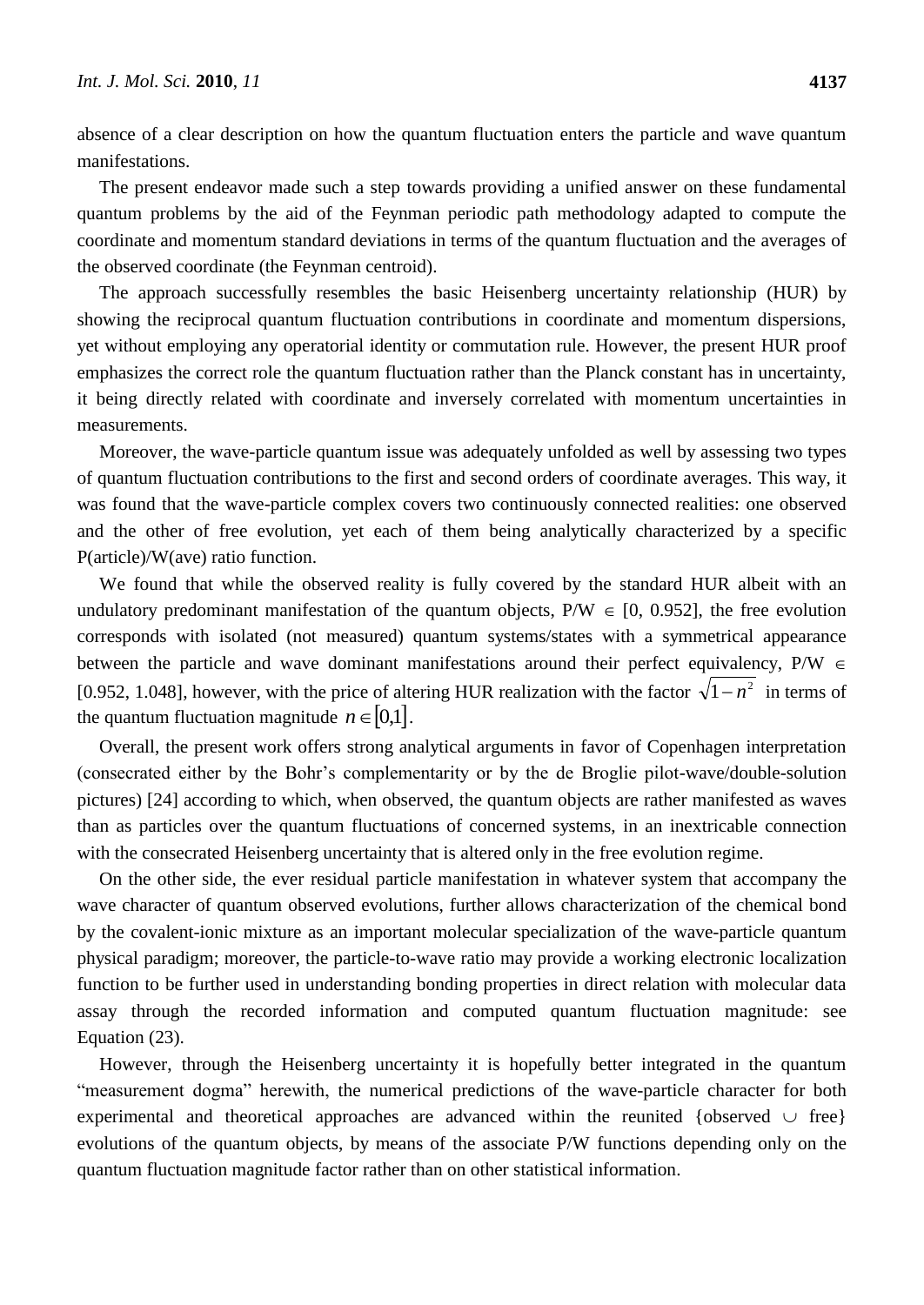### **Acknowledgements**

The author kindly thanks Emeritus Hagen Kleinert, the last disciple of Feynman, for the enlightening discussions on path integrals in general, and on the periodic paths in particular, during mutual visits from 2008–2010 at the Free University of Berlin and West University of Timisoara. This work was supported by CNCSIS-UEFISCSU, project number PN II-RU TE16/2010.

# **References**

- 1. Heisenberg, W. Über den anschulichen Inhalt der quantentheoretischen Kinematik und Mechanik. *Z. Phys.* **1927**, *43*, 172–198.
- 2. Robertson, H.P. The uncertainty principle. *Phys. Rev.* **1929**, *34*,163–164.
- 3. Schrödinger, E. About Heisenberg uncertainty relation. *Proc. Pruss. Acad. Sci. Phys.-Math.* **1930**, *19*, 296–303.
- 4. [Ozawa,](http://arxiv.org/find/quant-ph/1/au:+Ozawa_M/0/1/0/all/0/1) M. Position measuring interactions and the Heisenberg uncertainty principle. *Phys. Lett. A* **2002**, *299*, 1–7.
- 5. [Ozawa,](http://arxiv.org/find/quant-ph/1/au:+Ozawa_M/0/1/0/all/0/1) M. Physical content of the Heisenberg uncertainty relation: Limitation and reformulation. *Phys. Lett. A* **2003**, *318*, 21–29.
- 6. [Ozawa,](http://arxiv.org/find/quant-ph/1/au:+Ozawa_M/0/1/0/all/0/1) M. Universally valid reformulation of the Heisenberg uncertainty principle on noise and disturbance in measurement. *Phys. Rev. A* **2003**, *67*, 042105:1–042105:6.
- 7. [Wulleman,](http://arxiv.org/find/quant-ph/1/au:+Wulleman_J/0/1/0/all/0/1) J. About the exact role of disturbance in Heisenberg's uncertainty relation. *Phys. Essays* **2003**, *16*, 413–427.
- 8. Busch, P; Heinonen, T.; Lahti, P. Heisenberg's uncertainty principle. *Phys. Rep.* **2007**, *452*, 155–176.
- 9. Miyadera, T.; Imai, H. Heisenberg's uncertainty principle for simultaneous measurement of positive-operator-valued measures. *Phys. Rev. A* **2008**, *78*, 052119:1–052119:5.
- 10. [Montesinos,](http://arxiv.org/find/quant-ph/1/au:+Montesinos_M/0/1/0/all/0/1) M.; [del Castillo,](http://arxiv.org/find/quant-ph/1/au:+Castillo_G/0/1/0/all/0/1) G.F.T. Symplectic quantization, inequivalent quantum theories, and Heisenberg's principle of uncertainty. *Phys. Rev. A* **2004**, *70*, 032104:1–032104:8.
- 11. [Latimer,](http://arxiv.org/find/quant-ph/1/au:+Latimer_D/0/1/0/all/0/1) D.C. Comment on "Symplectic quantization, inequivalent quantum theories, and Heisenberg's principle of uncertainty". *Phys. Rev. A* **2007**, 75, 066101:1-066101:5.
- 12. [Anastopoulos,](http://arxiv.org/find/quant-ph/1/au:+Anastopoulos_C/0/1/0/all/0/1) C.; [Savvidou,](http://arxiv.org/find/quant-ph/1/au:+Savvidou_N/0/1/0/all/0/1) N. The role of phase space geometry in Heisenberg's uncertainty relation. *Ann. Phys.* **2003**, *308*, 329–353.
- 13. [Agarwal,](http://arxiv.org/find/quant-ph/1/au:+Agarwal_G/0/1/0/all/0/1) G.S. Heisenberg's uncertainty relations and quantum optics. *Fortsch. Physik* **2002**, *50*, 575–582.
- 14. Hall, M.J.W. Quantum properties of classical Fisher information. *Phys. Rev. A* **2000**, *62*, 012107.
- 15. Hall, M.J.W. Exact uncertainty relations. *Phys. Rev. A* **2001**, *64*, 052103.
- 16. Hall, M.J.W.; Reginatto, M. Schrödinger equation from an exact uncertainty principle. *J. Phys. A: Math. Gen.* **2002**, *35*, 3289–3304.
- 17. [Chisolm,](http://arxiv.org/find/quant-ph/1/au:+Chisolm_E/0/1/0/all/0/1) E.D. Generalizing the Heisenberg uncertainty relation. *Am. J. Phys.* **2001**, *69*, 368–371.
- 18. [Trifonov,](http://arxiv.org/find/quant-ph/1/au:+Trifonov_D/0/1/0/all/0/1) D.A. Generalizations of Heisenberg uncertainty relation. *Eur. Phys. J. B* **2002**, *29*, 349–353.